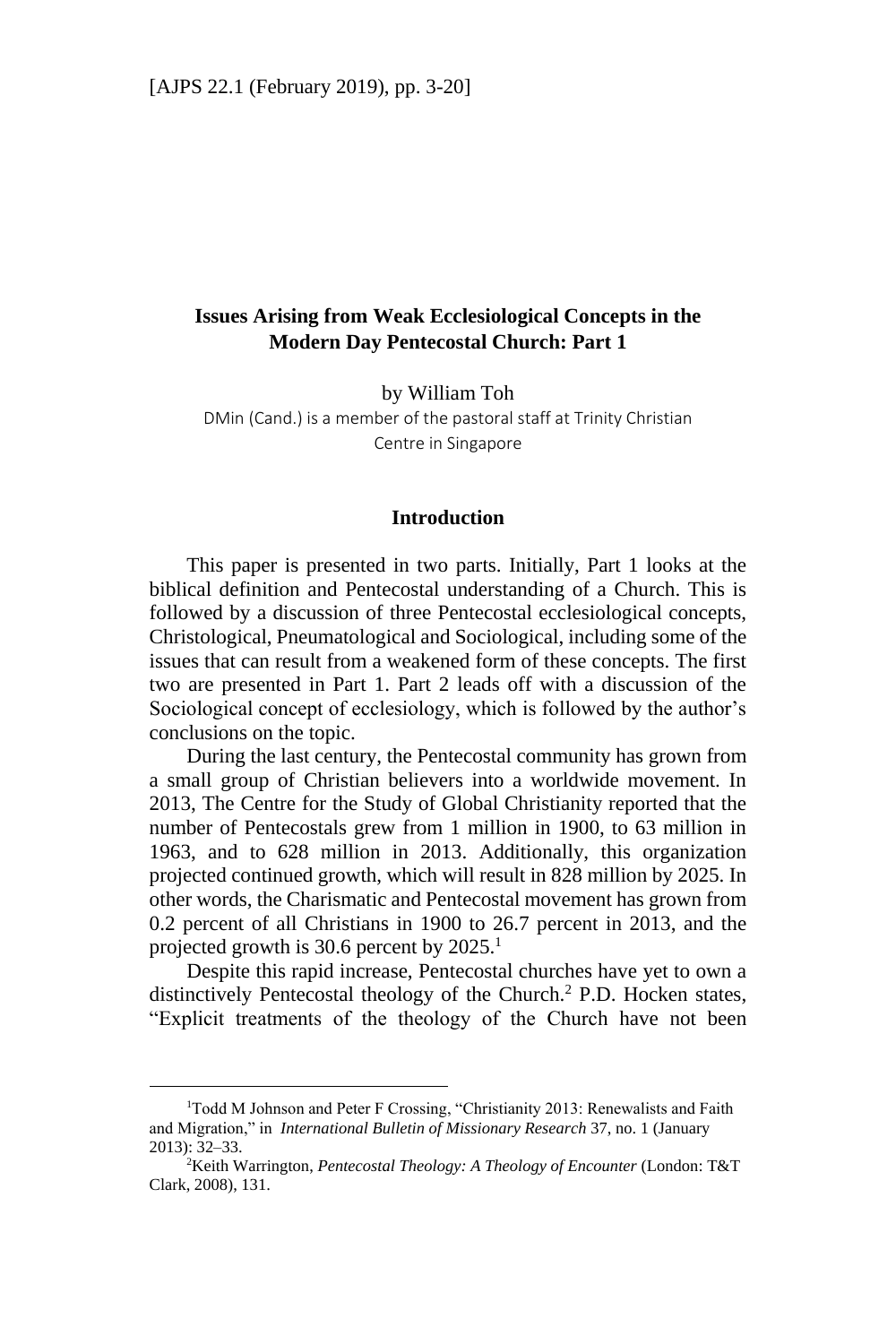common among Pentecostal authors and publications."<sup>3</sup> Paul D. Lee says Pentecostal ecclesiology "is not so much a thematized theology as lived reality."<sup>4</sup> Veli-Matti Kärkkäinen states, "Pentecostals were 'doers' rather than 'thinkers' and instead of writing theological treatises they went on living and experimenting with the New Testament type of enthusiastic church life."<sup>5</sup> Peter Althouse agrees and laments:

Although Pentecostalism is now over a century old, its theology of the church is sorely underdeveloped. In practice, Pentecostal churches eclectically borrow from other theological traditions and apply their practices in pragmatic and technical ways, but with little understanding of their philosophical and theological implications. As a result, Pentecostal churches today appear to sustain and advocate social ideologies of consumer capitalism and market place values, borrowing heavily from corporate business practice to govern the church.<sup>6</sup>

As such, this paper attempts: 1) to explore three theological concepts of Pentecostal ecclesiology viz. pneumatological ecclesiology, Christological ecclesiology, and sociological ecclesiology from recent Pentecostal scholars; 2) to suggest what issues will arise from not embracing these concepts in the modern day Pentecostal church.

## **Biblical Definition of a Church**

It is important to have a clear understanding of what a church is. Many people have different answers concerning the definition of a church. Some think it is a building, while others think it as a denomination. In the Old Testament, two useful Hebrew terms are found—האר and  $\tau$ האר. The former term refers to summons of an assembly and the act of assembling. The latter refers to people, particularly as they gathered before the tent of meeting.<sup>7</sup> Wayne Grudem

<sup>3</sup>P.D Hocken, "Theology of Church," ed. Stanley M. Burgess and Eduard M. van der Maas, *New International Dictionary of Pentecostal and Charismatic Movements, The* (Grand Rapids, Mich: Zondervan, June 1, 2002), 546.

<sup>4</sup>Veli-Matti Kärkkäinen, *An Introduction to Ecclesiology : Ecumenical, Historical & Global Perspectives* (Downers Grove, Ill. : InterVarsity Press, 2002), 73.

<sup>5</sup>Warrington, 131.

<sup>6</sup>Peter Althouse, "Ascension-Pentecost-Eschaton: A Theologcial Framework for Pentecostal Ecclesiology," in *Toward a Pentecostal Ecclesiology: The Church and the Fivefold Gospel*, ed. John Christopher Thomas (Cleveland, Tennessee: CPT Press, n.d.), 227.

<sup>7</sup>Millard J. Erickson, *Christian Theology*, 2 edition. (Grand Rapids, Mich: Baker Academic, 1998), 1042.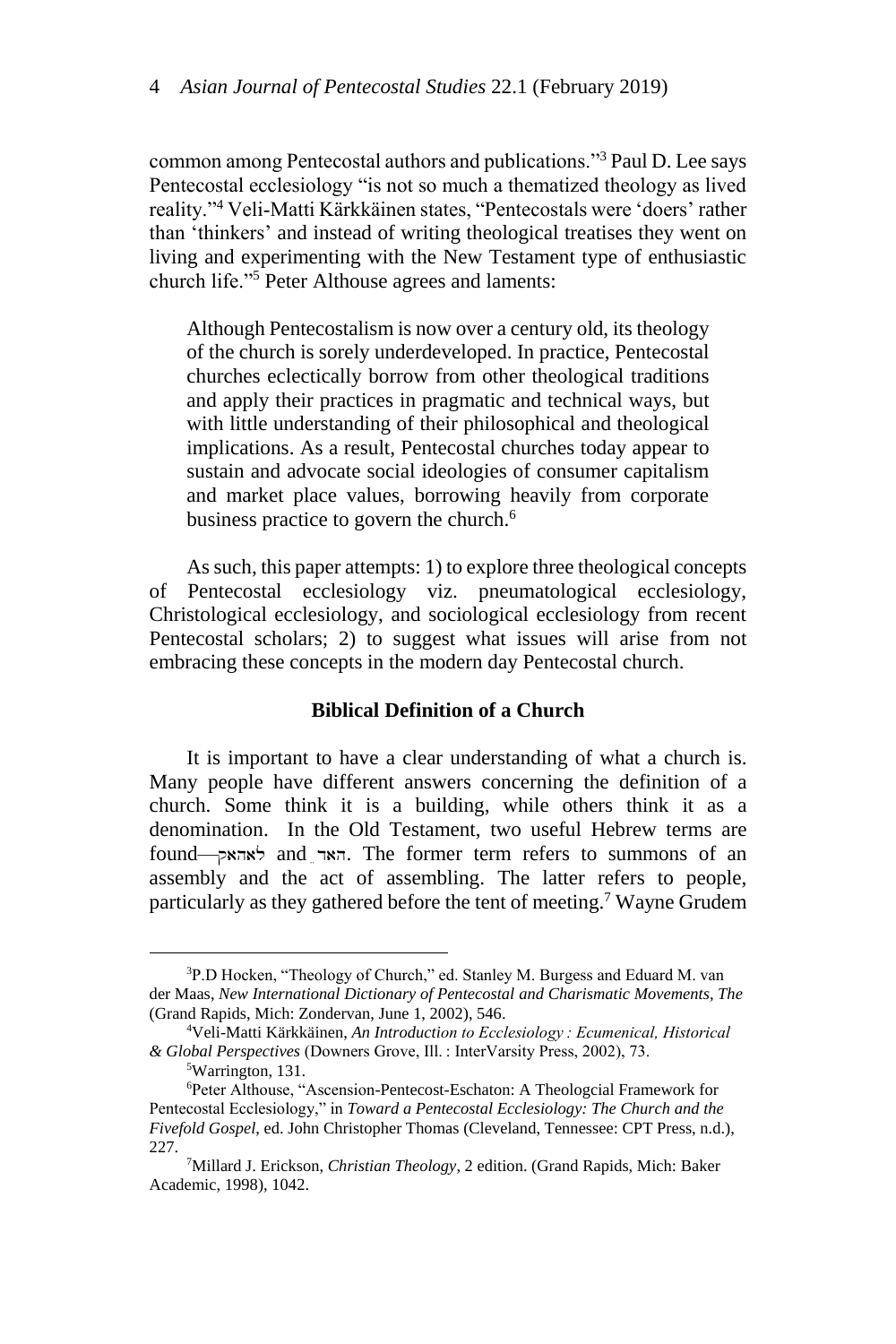adds, "The Septuagint translates the word for 'gather' (Heb. לאהאק) with the Greek term εκκλεσιαζο, 'to summon an assembly,' the verb that is cognate to the New Testament noun εκκλεσια, "church.""<sup>8</sup> Millard J. Erickson comments that the word "church" and cognate terms in other languages (e.g.,  $K\varphi\gamma\eta\epsilon$ ) are derived from the Greek word κυριακοσ, 'belonging to the Lord' and they are to be understood in the light of the New Testament Greek term εκκλεσια.<sup>9</sup> In classical Greek, this refers to a religious fellowship of the cultic guild and to their business meetings, not to the union itself. The meaning in the New Testament must be seen against two backgrounds, that of classical Greek and that of the Old Testament.<sup>10</sup> In the secular sense,  $\epsilon$ <sub>KK</sub> refers simply to a gathering or assembly of persons, a meaning found in Acts 19:32, 39 and 41. Thus, Grudem defines the church as "the community of all truth believers for all time"<sup>11</sup> He further states, "This process whereby Christ builds the church is just a continuation of the pattern established by God in the Old Testament, whereby He called people to Himself to be a worshiping assembly before Him."<sup>12</sup>

## Pentecostals' Understanding of "Church"

How do Pentecostals define "church"? Hocken states that Pentecostals commonly believe that the Church of Christ is composed of all who are regenerated in Jesus through repentance and faith.<sup>13</sup> He adds that the most distinctive Pentecostal contribution to ecclesiology might be the understanding of the local Church having two distinct, but complementary thrusts: 1) spiritual gifts as an intrinsic element in the life and equipment of the local Church; 2) the Pentecostal missionary experience that led to reflection on the purpose of mission and that produced a greater focus on the nature of the Church.<sup>14</sup>

The Assemblies of God as a denomination believes that the Church is the Body of Christ, the habitation of God through the Spirit, with divine appointments for the fulfillment of her Great Commission. It further holds that each believer, born of the Spirit, is an integral part of the general assembly and the Church of the firstborn, whose names are

 $10$ Ibid.

 $12$ Ibid.

<sup>8</sup>Wayne A. Grudem, *Systematic Theology : An Introduction to Biblical Doctrine* (Grand Rapids, MI : Zondervan Pub., 1994), 853.

<sup>&</sup>lt;sup>9</sup>Erickson, 1041.

<sup>11</sup>Grudem, *Systematic Theology*, 853.

<sup>13</sup>Hocken, 544.

<sup>14</sup>Ibid., 547.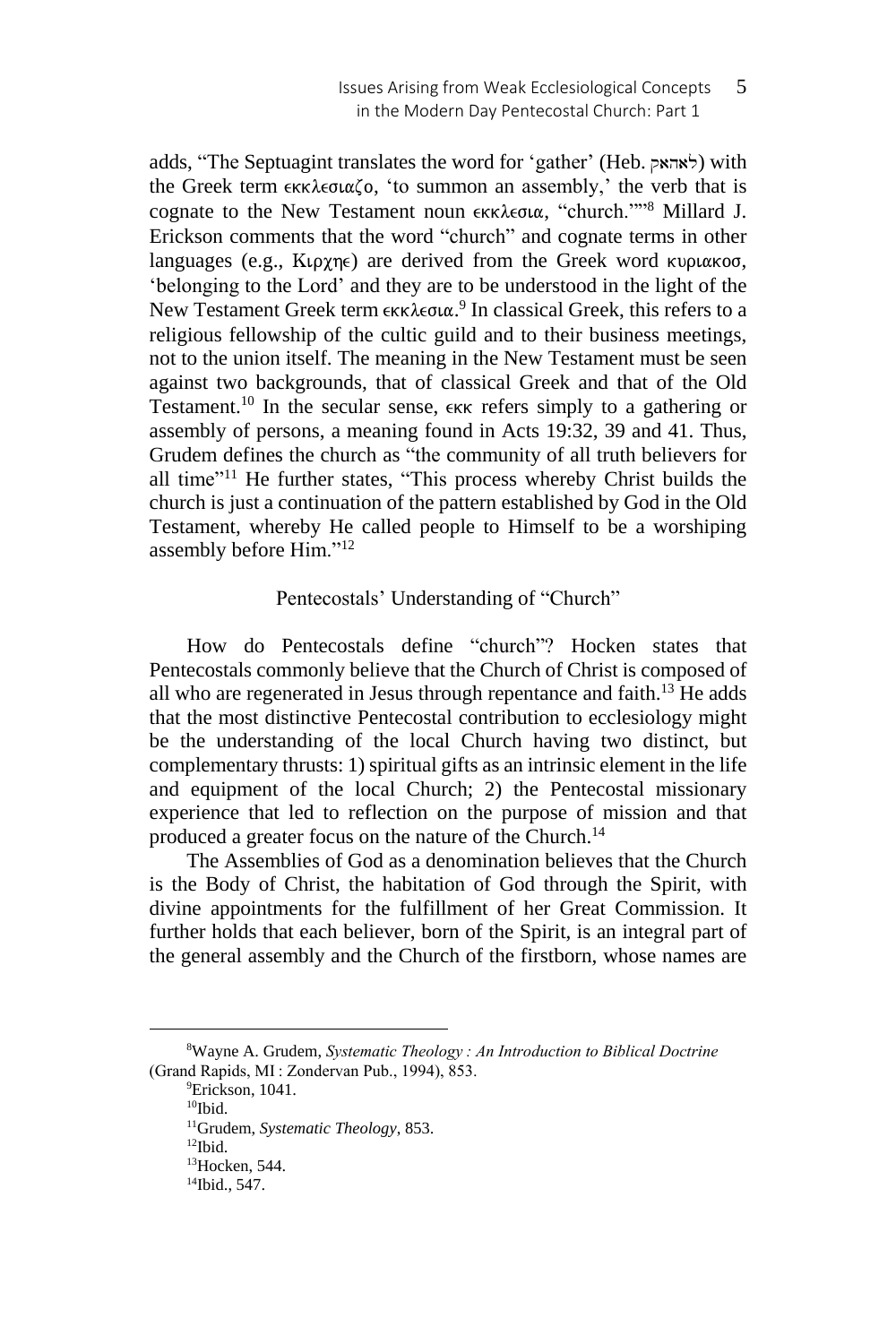written in heaven (Ephesians 1:22, 23; 2:22; Hebrews 12:23).<sup>15</sup> Since God's purpose concerning man is to seek and to save that which is lost, and to build a body of believers in the image of His Son so that God is worshiped by man, the Assemblies of God understands their priority reason-for-being as part of the Church as:

- a. To be an agency of God for evangelizing the world (Matthew 28:19, 20; Mark 16:15, 16; Acts 1:8)
- b. To be a corporate body in which man may worship God (1 Corinthians12:13)
- c. To be a channel of God's purpose to build a body of saints being perfected in the image of His Son (1 Corinthians 12:28; 14:12; Galatians 5:22-26; Ephesians 4:11-16; Colossians  $1:29$ <sup>16</sup>

Clark H. Pinnock states that Pentecostals live out a model of the Church that has the promise of transforming Christianity largely, but without doing the theology of church, $17$  and it exists to proclaim and serve the kingdom.<sup>18</sup> The apostolic mission is inherent in Christianity according to the New Testament, and it is also at the heart of the Pentecostal movement that everyone must acknowledge.<sup>19</sup> The Church is a community of people who are chosen to carry the gospel to the ends of the earth.

## **Three Pentecostal Ecclesiological Concepts**

In recent years, modern-day Pentecostal scholars like Amos Yang, Simon Chan, Frank Macchia, Veli-Matti Kärkkäinen and many others have done in-depth research on Christological, soteriological, pneumatological, sociological and eschatological concepts relating to ecclesiology. These concepts are distinctive to the Pentecostal Church, and are helpful in the formation of Pentecostal ecclesiology so that the Pentecostal Church will have the right theology and praxis. Due to the limitations of this paper, only three concepts will be covered, viz.: the Christological ecclesiological concept, the pneumatological ecclesiological concept, and the sociological ecclesiological concept.

<sup>15&</sup>quot;The Church and Its Mission," https://ag.org/Beliefs/Statement-of-Fundamental-Truths#10 (accessed November 17, 2017).

<sup>&</sup>lt;sup>16</sup>Ibid.

<sup>&</sup>lt;sup>17</sup>Clark H. Pinnock, "Church in the Power of the Holy Spirit: The Promise of Pentecostal Ecclesiology," *Journal of Pentecostal Theology* 14, no. 2 (2006): 149.

<sup>18</sup>Ibid., 152.

<sup>19</sup>Ibid., 155.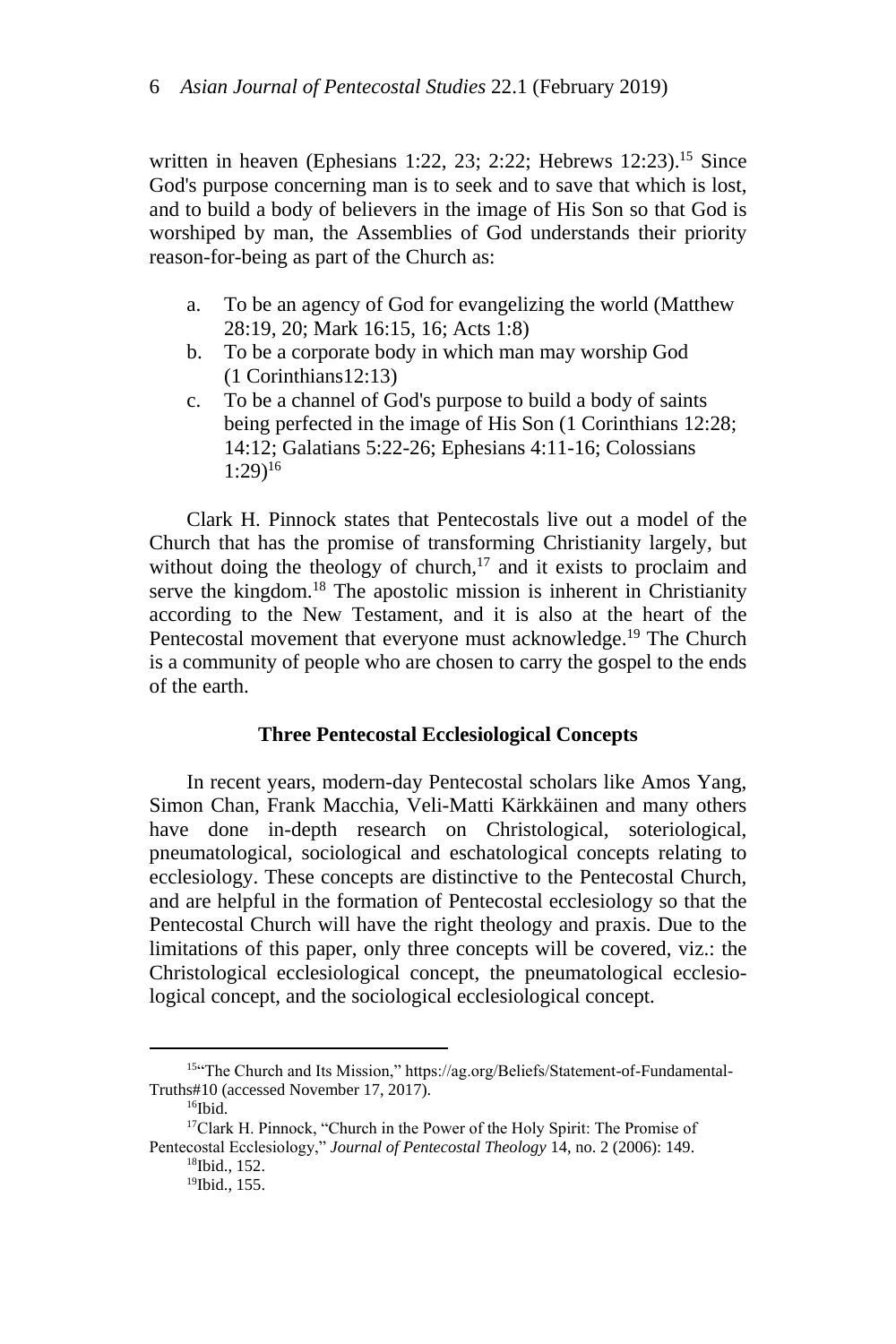## Christological Ecclesiology

Keith Warrington states, "As the Pentecostals emphasize the Spirit, it is sometimes deduced that they have a faulty perception of Christ."<sup>20</sup> He further adds that Pentecostals seek to provide a theology that is theocentric and Christocentric and so it may be argued that Pentecostalism is "Jesus-centric" rather than Spirit-centred.<sup>21</sup>

Pentecostals believe that the Church is not only built by the Spirit, but also by Christ because Jesus Christ promised, "I will build my church" (Matt. 16:18). He built the Church by calling his people to himself. Wolfhart Pannenberg rightly notes that in Paul's writing, Jesus Christ is the foundation of the Church (1 Cor. 3:11), whereas in Acts, the Church seems to be founded by the "power" of the Holy Spirit and the Church is thus the creation of both the Spirit and the Son.<sup>22</sup> Ecclesiology is patterned after Christology.<sup>23</sup> The continuing presence of the incarnated and risen Christ is concentrated in the church and reinforces its ecclesiastical structures, function and mission.<sup>24</sup>

The Christocentricity of the fivefold gospel is the distinct template of Pentecostal theological inquiry that highlights the confession of Christ as Spirit Baptizer, and the sacramental practice in tongues as one of the focal points of Pentecostal theology, while spirituality is essentially the Church's understanding of her identity and mission.<sup>25</sup> According to Frank D. Macchia, "Their [Pentecostal] fivefold gospel of regeneration, sanctification, Spirit baptism, healing and eschatological expectation isolated by Donald Dayton as distinctive to Pentecostal theology can be also seen as ecclesiological 'marks.'" 26 He further adds that since the marks of the Church are also the marks of Christ, Savior, Sanctifier, Spirit Baptizer, Healer and Coming King, the fivefold gospel can be viewed as the Pentecostal elaboration of the marks of the Church.<sup>27</sup>

<sup>20</sup>Warrington, 34.

 $21$ Ibid.

<sup>22</sup>Veli-Matti Kärkkäinen, *Pneumatology: The Holy Spirit in Ecumenical, International, and Contextual Perspective* (Grand Rapids, Michigan: Baker Academic, 2008), 124.

<sup>23</sup>Wolfgang Vondey, *Beyond Pentecostalism: The Crisis of Global Christianity and the Renewal of the Theological Agenda*, Pentecostal Manifestos (Grand Rapids, Mich. : William B. Eerdmans Pub., 2010), 147.

 $24$  Ibid.

<sup>&</sup>lt;sup>25</sup>Augustine Daniela C., "The Empowered Church: Eccelesiological Dimensions of The Event Pentecostal," in *Toward a Pentecostal Eccelesiology. The Church and the Fivefold Gospel.*, ed. Thomas, John Christopher (Cleveland, Tennessee: CPT Press, 2010), 157.

<sup>26</sup>Frank D. Macchia, *Bapized in the Spirit - A Global Pentecostal Theology* (Grand Rapids, Michigan: Zondervan, 2006), 208.

 $27$ Ibid.,  $241$ .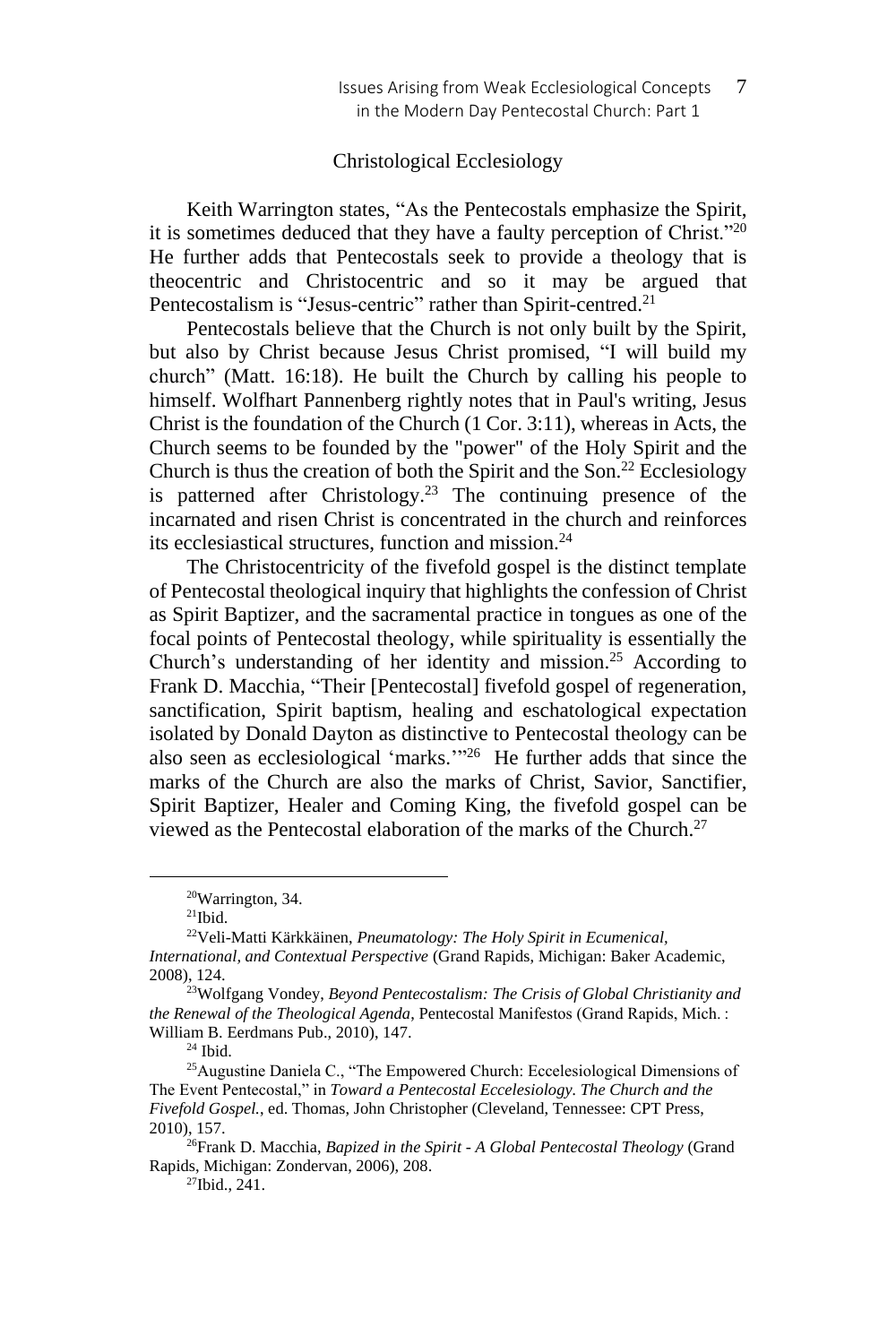Ecumenical and Pentecostal theologian, Veli-Matti Kärkkäinen, affirms the fivefold gospel is important for informing and shaping ecclesiology and he states that

the center of Pentecostal theology is the idea of the "Full Gospel", which speaks of Christ in various roles as Savior, Sanctifier, Healer, Baptizer with the Spirit, and Soon-coming-King. Pentecostal spirituality is based on a passionate desire to "meet" Jesus Christ as he is being perceived of as the "Bearer" of the Full Gospel." Therefore, Pentecostalism is primarily a "Christocentric Spirit movement" not a free spirited pneumatological movement focusing upon the charismatic gifts of the Holy Spirit.<sup>28</sup>

Pentecostal theologians, and historians of Pentecostalism, have recognized that the fivefold gospel or full gospel is significant for early "classical" Pentecostal identity and theology.<sup>29</sup> The fivefold gospel marks the very character of the Church, shapes its relational identity and directs its salvific path.<sup>30</sup> The marks of the Church are organically connected to the marks of the five-fold gospel which serve as the ministry marks of Jesus Christ.<sup>31</sup>

John Christopher Thomas, a Pentecostal professor of Biblical Studies has creatively joined each tenet of the fivefold gospel, Jesus as Savior, Jesus as Sanctifier, Jesus as Healer, Jesus as Baptizer with the Spirit, Jesus as Soon-coming-King, with a particular understanding of the nature of the community. Furthermore, Thomas associates a biblical and sacramental sign to that particular understanding of the Church. The following is an outline of his proposal:

- 1. Jesus is the Savior. The Church as a redeemed community and the ecclesiastical sign is water baptism.
- 2. Jesus is the Sanctifier. The Church as a holy community and foot washing is the ecclesiastical sign.
- 3. Jesus is the Spirit Baptizer. The Church as an empowered missionary community and the ecclesiastical sign is glossolalia.

<sup>28</sup>Kenneth J. Archer, "The Fivefold Gospel and The Mission of The Church: Ecclesiastical Implications and Opportunities," in Toward a Pentecostal Eccelesiology. The Church and the Fivefold Gospel. (Cleveland, Tennessee: CPT Press, 2010), 26–27.

<sup>29</sup>Ibid., 30.

<sup>30</sup>Ibid., 42.

<sup>31</sup>Ibid., 42-43.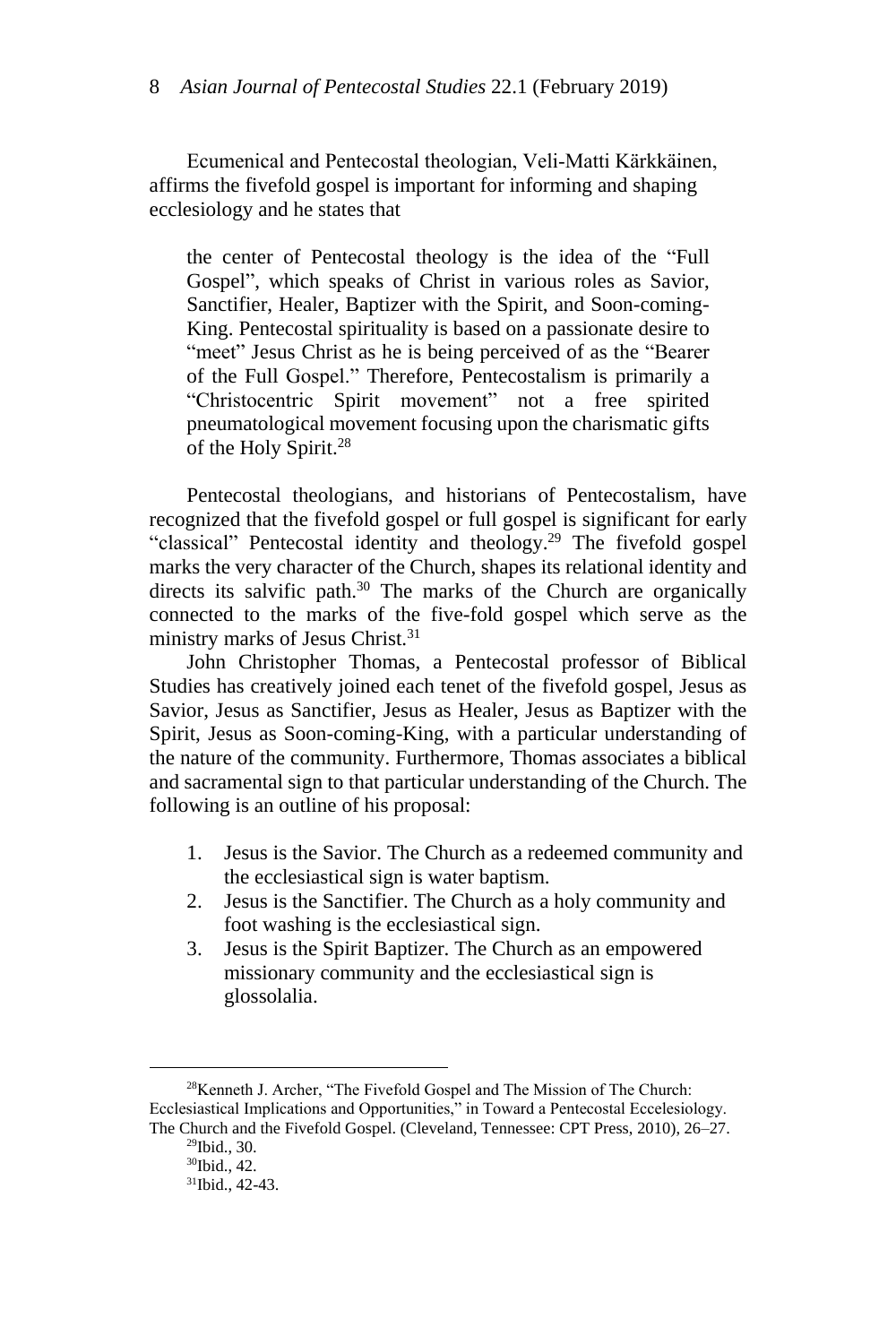- 4. Jesus is the Healer. The Church as a healing community with the ecclesiastical sign of praying for the sick with the laying on of hands and anointing with oil.
- 5. Jesus is the Coming King, The Church as an eschatological community with the Lord's Supper serving as an ecclesiastical  $s$ ign. $32$

## *Weak Christological Concept of the Church*

An absence of proper theological understanding of the relationship between Christ and the Church results in a weak Christological concept, and therefore a weak foundation, since Christ is the foundation of the Church. With a weak foundation, Pentecostals cannot have a full picture of what the Pentecostal Church should be. They will see only part of the whole, like in the story of six blind men trying to figure out what an elephant looks like by touching only a part of the elephant. The Pentecostals are in a similar situation to the Israelites in Judges 21:25, "In those days there was no king in Israel. Everyone did what was right in his own eyes." To put thisinto the modern context, if there is no proper understanding of Christology within the church context, church leaders and members will do what is right in their own eyes. Thus, the Church will not be able to exhibit the nature of Christ.

## *Weak Understanding of Jesus as the Savior*

If the Church has a weak understanding of Jesus as Savior, she will not function properly as a redeemed community and will have a poor understanding of soteriological truth. Amos Yong rightly states, "the 'what' of the Church is by definition related to the question of what it is meant to be saved. . . . Therefore, Pentecostal ecclesiology is intimately connected with its doctrine of salvation."<sup>33</sup> The Church with a poor soteriological understanding will not be able to see herself as the redeemed community. She will operate more like a club, secular society or business organization. Archer comments: "The local church is apostolic in function. Her authority is derived from Christ. Thus it has authority to proclaim the gospel and call the inhabitants of the world into the way of salvation. The redeemed community is a contrast society sent by the commissioning of Christ and in the power of the Spirit to carry forth the mission and message of God."<sup>34</sup>

<sup>32</sup>Ibid., 34.

<sup>33</sup>Amos Yong, *The Spirit Poured Out on All Flesh: Pentecostalism and the* 

*Possibility of Global Theology* (Grand Rapids, Michigan: Baker Academic, 2005), 127. 34Archer, 41.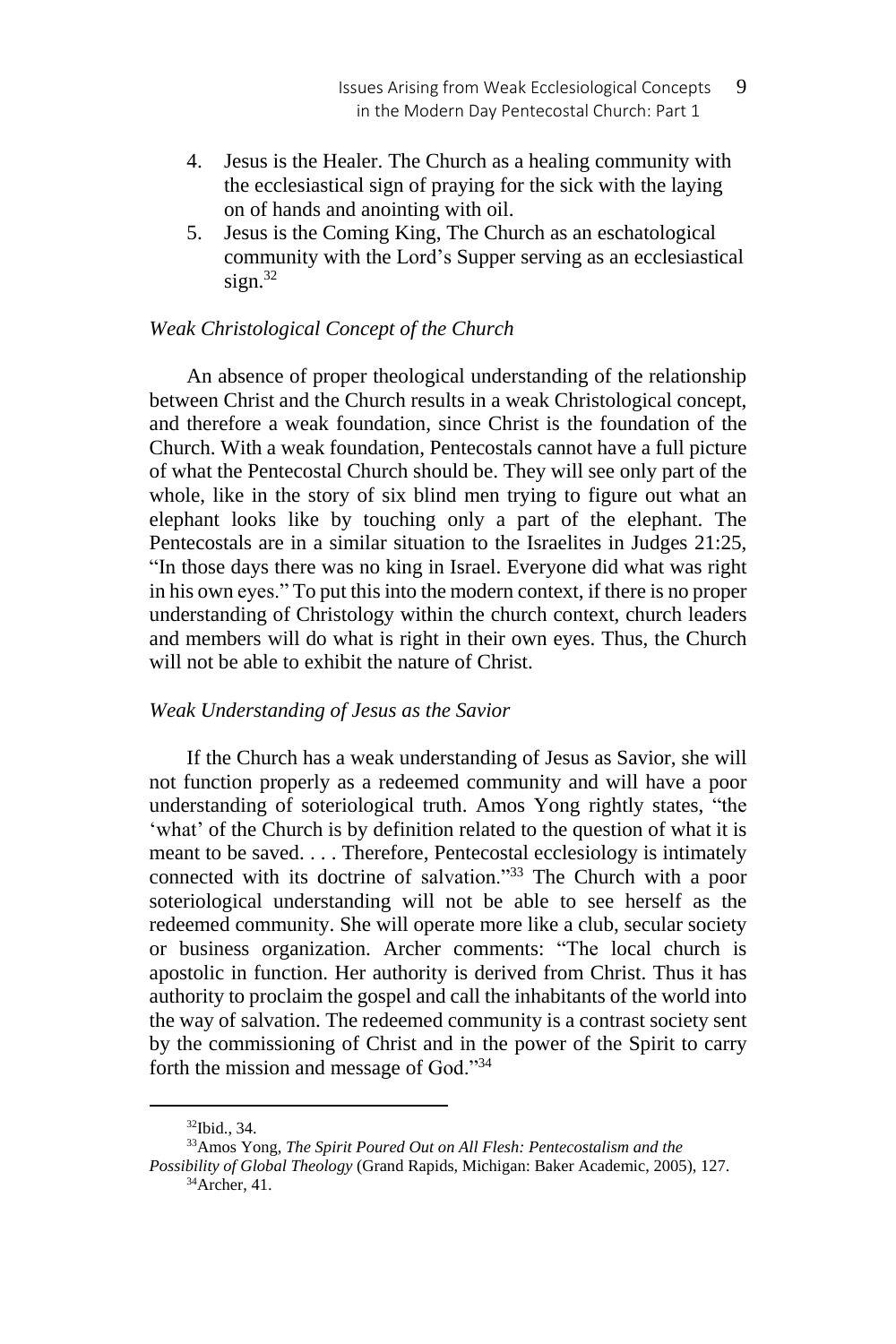#### *Weak Understanding of Jesus as the Sanctifier*

The Church is a sanctified community because Jesus is the Sanctifier. Scripture says that "We are to be holy because God is holy."<sup>35</sup> When the Church has weak understanding of this concept, she will not be united and will be full of conflict. Matthias Wenk writes:

The designation of the Church as "Holy," "called by God, and "son(s) of God" are to be the characteristics of God's people. Thus, Church is a community of reconciliation and peace (2 Cor. 2:5-11; Eph 2:11-22; 4:32; Col. 3:13), for these are the characteristics of God (Rom. 5:5, 8; 14:7; 1 Cor.14:33; 2 Cor 13:11-13; Phil 4:7 and etc.). Hence, holiness is always a matter of and realized in relationships (cf. Gal 5:16-26). This is also evidenced in the call "not to grieve the Spirit", for to grieve the Spirit is to desecrate the community (Eph  $4:17-32$ ).<sup>36</sup>

Without proper understanding of the above, the Church will look like any other secular world organization. She will not distinctively live as a holy community that is called out by God to be separated from the rest of the world. The Church will not rise up to be a prophetic voice to a world that is full of darkness, sin, and immorality. Thus, it is imperative for the Church to disciple the community to live rightly in perfecting love with a loving and holy God and with one another.

## *Weak Understanding of Jesus as the Spirit Baptizer*

Without a proper understanding of Jesus as the Spirit Baptizer, the community will ignore the sacramental practice of speaking in tongues that is one of the focal points of Pentecostal theology and spiritual growth.<sup>37</sup> The Church will not have biblical understanding of speaking in tongues, and will not value the gift of tongues. As a result, the Church will not teach her believers the purpose of speaking in tongues and will not encourage them to receive that wonderful gift of speaking in tongues.

Without praying in tongues, the believers will not have the opportunity for a dramatic and intensified personal union of the human with the divine.<sup>38</sup> Blaine Charette describes tongues as "demonstrating a

<sup>35</sup>Archer, 41.

<sup>36</sup>Matthias Wenk, "The Church as Sanctified Community," in *Toward a Pentecostal Ecclesiology: The Church and the Fivefold Gospel*, ed. Thomas, John Christopher (Cleveland, Tennessee: CPT Press, 2010), 119.

<sup>37</sup>Augustine, 175.

<sup>&</sup>lt;sup>38</sup>Warrington, 90.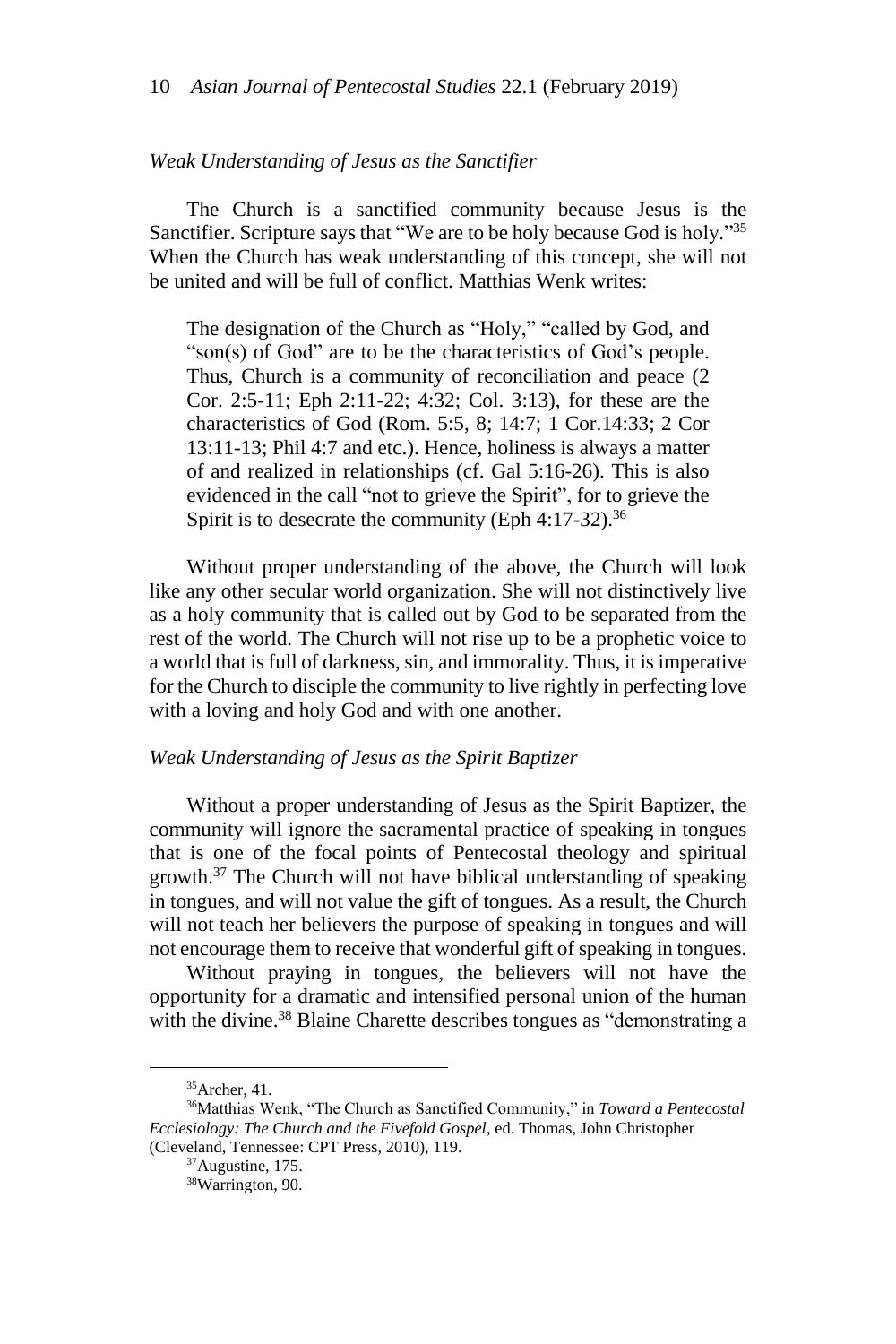unique encounter with God, insofar as believers use a divinely imparted language through which they speak to God."<sup>39</sup> Walter J. Hollenweger views the gift of tongues as a possible motivation for social transformation.<sup>40</sup> Similarly Murray W. Dempster indicates that since the gift of tongues is identified as a liberating or empowering act, there will be a change in the believer's morality as the result of a flawed believer engaging with the moral sacred divine, providing "a spiritual encounter with the God who is, and a moral encounter with God who values."<sup>41</sup>

Without the gift of tongues, the believers will not have the capacity to edify themselves (1 Cor 14.4). Furthermore, believers will not see the value of tongues in the context of a charismatic community. One of the purposes of *glossolalia* is that the speaker in tongues evidences through this sign that they are part of a charismatic community, and therefore, is expected to function in the charismatic community. This means that the gifts of tongues is available to all believers and is a means of reminding individuals of their equal place with the Church, breaking all racial and economic divisions.<sup>42</sup> Augustine adds:

Both *xenolalia* and *glossolalia* have a sacramental function in the life of the charismatic community, articulating the mystery of the union of the redeemed creation with its Creator and experiencing the in-breaking of the eschatological fullness of Christ in His Body. It is an experience of the presence and selfsharing of God in His Spirit that welcomes us in the life of the Trinity and makes us an extension of His life on earth.<sup>43</sup>

The Pentecostal Church is an extension of Christ's ministry on earth. However, without the Spirit, the Church will lack the anointing and the power of the Spirit to share with the world—offering her life as sacrament, mediating God's presence and grace to all creation.<sup>44</sup>

## *Weak Understanding of Jesus as the Healer*

Without a proper understanding of Jesus as the Healer, the Church will ignore the possibility of divine healing as a legitimate expression of the ministry of the Church, entrusted to her by Jesus, and mediated

<sup>39</sup>Ibid., 89-90.

<sup>40</sup>Ibid., 92.

<sup>41</sup>Ibid., 92-3.

<sup>42</sup>Ibid., 90-1. <sup>43</sup>Augustine, 43.

<sup>44</sup>Ibid, 179.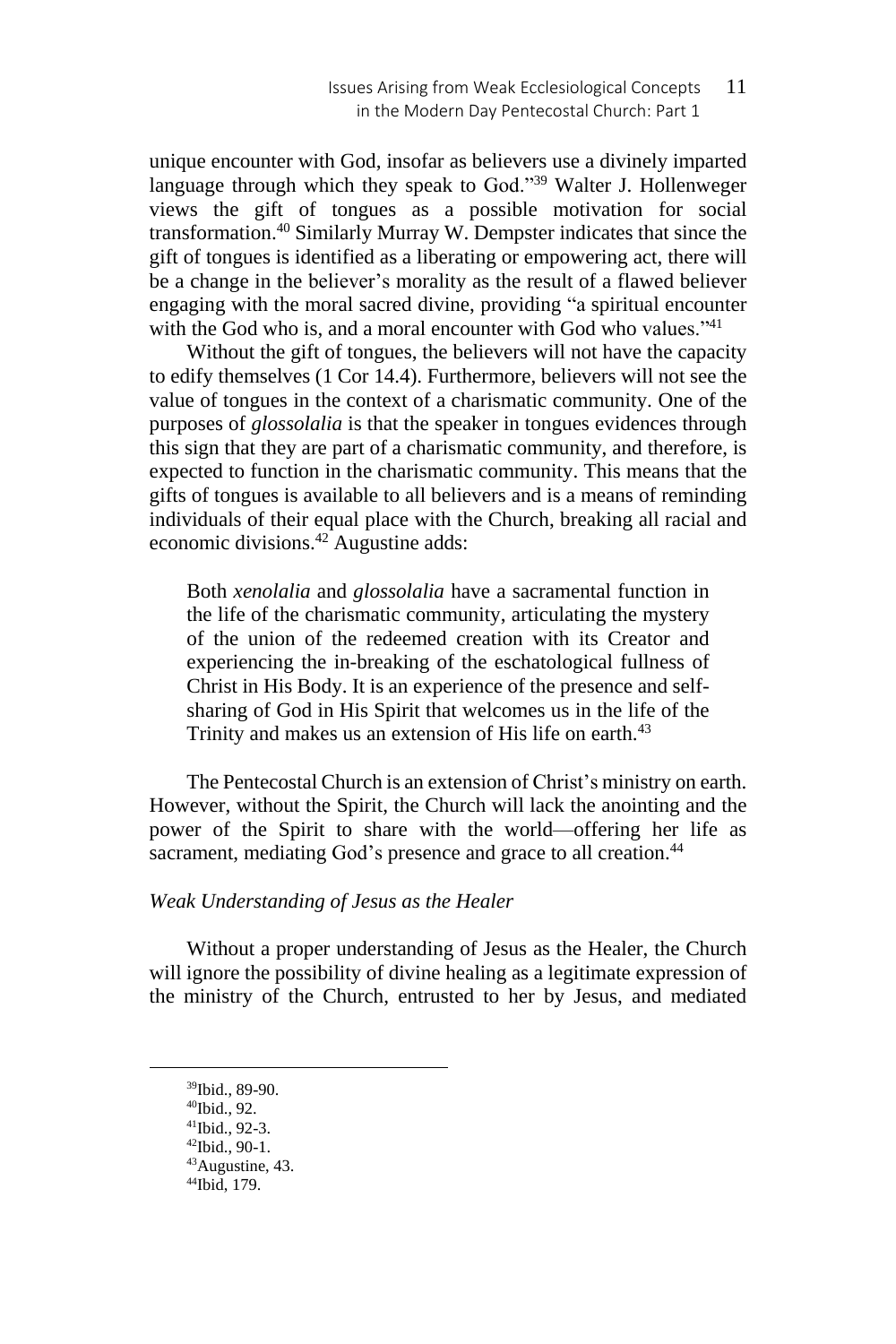through the power of the Holy Spirit.<sup>45</sup> She will ignore Jesus' own healing ministry. Opoku Onyinah writes:

The early church took Jesus' healing ministry seriously, and Christianity presented itself to the Mediterranean societies of the time as a healing community. The final chapter of Mark's gospel, which was probably added in the second century CE, reflects this. Many writings of the early church fathers also affirm the centrality of the church as a healing community, and proclaim Chris as the healer of the world.<sup>46</sup>

He further adds that the Church needs to understand that the local congregation is the primary agent for healing and this is based on a comprehensive understanding of health, suffering, sickness, and healing, as issues that should concern the entire community collectively.<sup>47</sup> Without this proper understanding, the Church will not be the healing community that brings healing to a world that suffers from divisions, conflicts and envy among ethnic, gender, and social groups, as well as among families or in the work place.<sup>48</sup>

#### *Weak Understanding of Jesus as the Coming King*

The Church will not be a missionary community that actively moves out to the ends of the world to witness the full gospel in words and deeds if she has a poor understanding of Jesus as the Coming King. One thing to note is that Pentecostals view eschatology as the essence of being Pentecostal. Macchia articulates the view that eschatology may be more important to the essence of Pentecostalism than the baptism in the Spirit, while Land identifies it as the "driving force and galvanizing vision" of Pentecostalism.<sup>49</sup>

Without a full gospel, there will not be a church.<sup>50</sup> We need to be reminded that the Church, for the early Pentecostals, was the new creation in Christ consecrated unto God and baptized in power for gifted service, especially empowered to a proclamation of a gospel that heralded healing and Christ's immediate return.<sup>51</sup>

<sup>45</sup>Warrington, 265.

<sup>46</sup>Opoku Onyinah, "Pentecostal Healing Communities," in *Toward a Pentecostal Ecclesiology: The Church and the Fivefold Gospel*, ed. John Christopher Thomas (Cleveland, Tennessee: CPT Press, 2010), 210.

<sup>47</sup>Onyinah, 219.

<sup>48</sup>Wenk, 117.

<sup>49</sup>Warrington, 309.

<sup>50</sup>Archer, 27.

<sup>51</sup>Macchia, 208.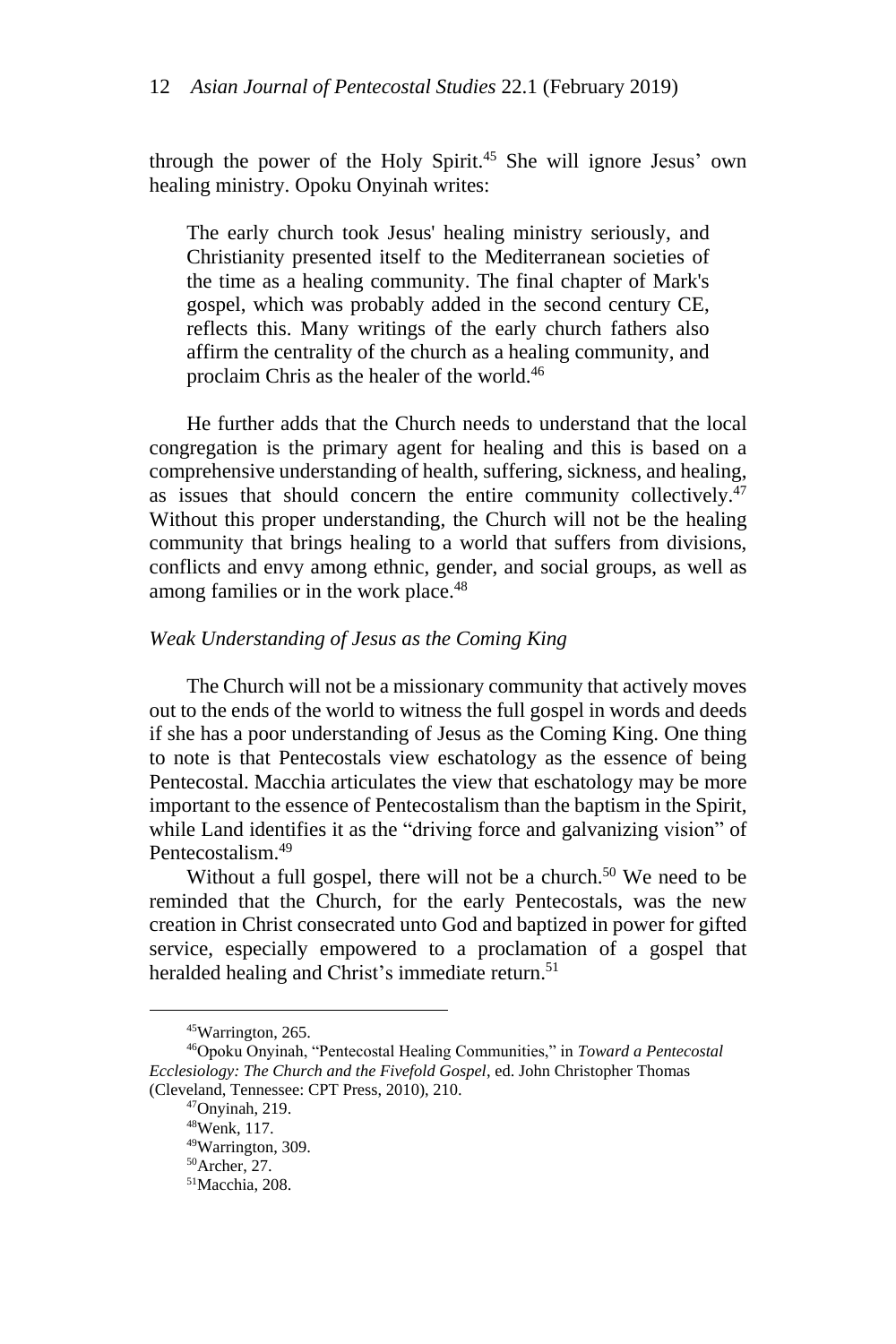### Pneumatological Ecclesiology

The theology of a Pentecostal church should include the theology of the Holy Spirit. Macchia rightly states, "Pentecostal Church requires a more developed ecclesiology in the light of pneumatology."<sup>52</sup> He further adds, "They have traditionally yearned for revival to come upon the 'sleeping churches' but have lacked much of an appreciation for even more seminal pneumatological constitution of the church."<sup>53</sup> According to Erickson, it is the Spirit who brought the Church into being at Pentecost, where he baptized the disciples and converted three thousand, and hence gave birth to the Church, and she is now indwelt by the Spirit, both individually and collectively.<sup>54</sup>

Pannenberg's ecclesiological vision sees an integral, dialogical relationship between the Spirit and the Son and he states, "The Christological constitution and the pneumatological constitution do not exclude one another but belong together because the Spirit and the Son mutually indwell one another as Trinitarian persons."<sup>55</sup> Yong also sees that relationship, and he defines pneumatological ecclesiology as a church that is an organic, dynamic, and eschatological people of God called after the name of Jesus and constituted in the fellowship of the Holy Spirit.<sup>56</sup>

To Macchia, the central focus is on the life of the Spirit or life of the kingdom.<sup>57</sup> With the power of the Spirit, the distinctive accents of Pentecostalism such as regeneration, sanctification, Spirit filling, the coming kingdom of God in power, missions, and charismatic gifting (especially but not exclusively, prophecy, speaking in tongues, and healing) can be drawn on to create a vision of the Church as the central and unique sign of grace in an increasing graceless world.<sup>58</sup> It is the Spirit baptism that gives rise to the global church and this remains the very substance of church life in the Spirit, including its charismatic life and mission.<sup>59</sup> For most other Christians, the presence of the Spirit is just that, presence. But for Pentecostals, the presence of the Spirit in their midst implies empowerment.<sup>60</sup> Pinnock comments:

<sup>52</sup>Ibid., 155.

<sup>53</sup>Ibid.

<sup>54</sup>Erickson, 1049.

<sup>55</sup>Veli-Matti Kärkkäinen, *Pneumatology: The Holy Spirit in Ecumenical, International, and Contextual Perspective*, 124.

<sup>56</sup>Yong, 122.

<sup>57</sup>Macchia, *Bapized in the Spirit - A Global Pentecostal Theology*, 196.

 $\rm ^{58}Ibid.$ 

<sup>59</sup>Ibid., 155.

<sup>60</sup>Veli-Matti Kärkkäinen, *Pentecostal Mission and Global Christianity*, ed. Wonsuk Ma, Veli-Matti Kärkkäinen, and Kwabena J. Asamoah-Gyadu, n.d., 36.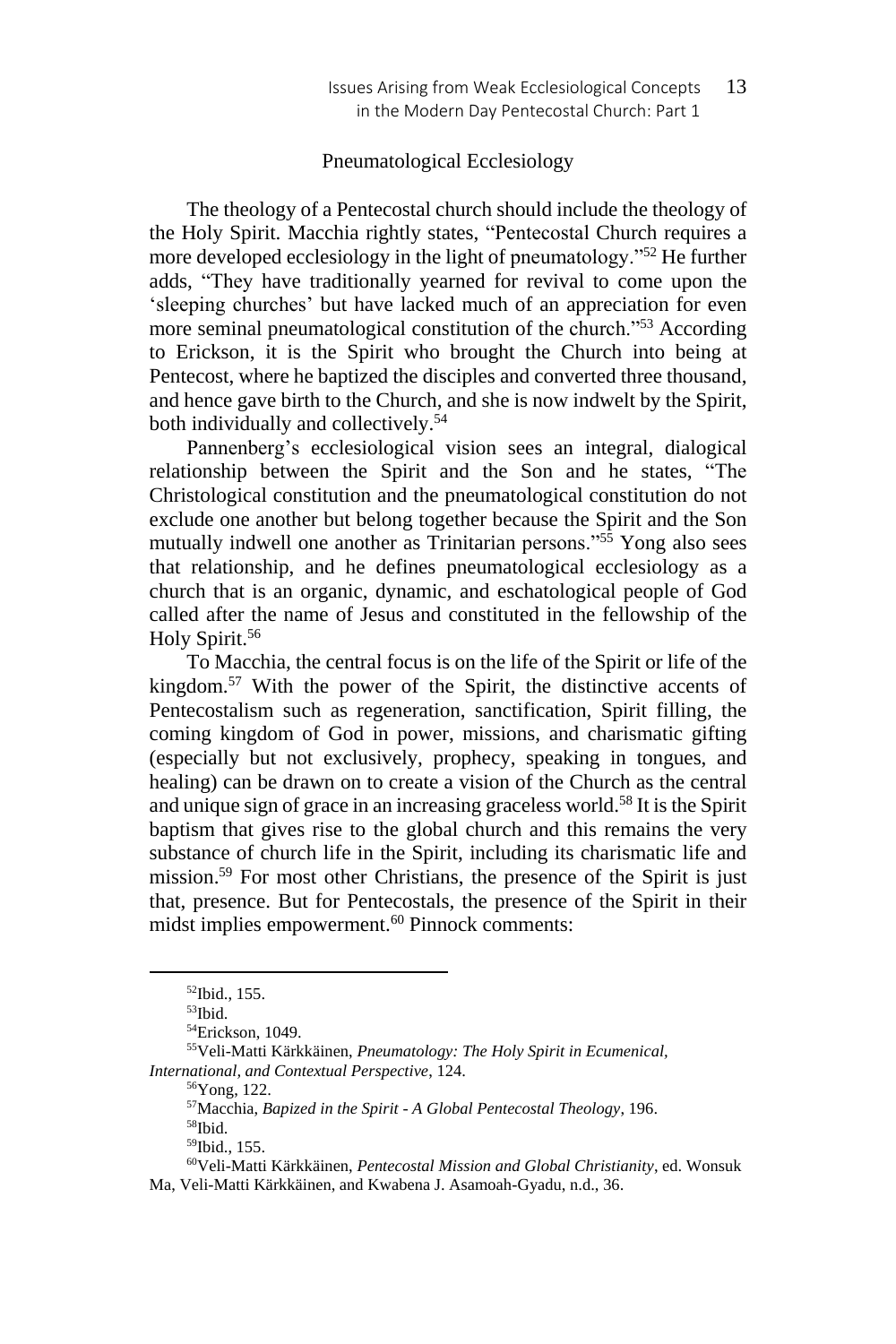The power of God that enabled Jesus to do signs and wonders is with us too. It is our advantage, Jesus said, that he go to the Father because only then would the Spirit come upon the disciples and they would do even greater deeds than he himself (John 14:12; 16:7). What happened was that on the day of Pentecost, the Spirit was transferred from Jesus to the disciples and they became successors in the charismatic ministry of historical Jesus on earth, in the healing of the sick and the expulsion of demons. This is the primary element in the promise of Pentecostal ecclesiology. It is a power ecclesiology, in which believers are endued with power to serve as anointed witnesses to the kingdom of God. Pentecostals experience God as empowering and commissioning them for the mission.<sup>61</sup>

Simon Chan sees the Church as a community "where God is moving in the here-and-now with signs and wonders, a community of faith in a new social reality which, because of its Spirit-empowered likeness to Christ and its renunciation of world's values, reveals the nature of God's kingdom."<sup>62</sup> The Church is an anointed witness to the kingdom of God that must be a community in fellowship with the Spirit, and without which, there will be no anointing.<sup>63</sup> Chan outlines three main features of pneumatological ecclesiology:

- 1. The Church as the Spirit's personal indwelling The coming of the Spirit to the Church is not just about the continuation of the historical mission of Christ through the church acting as Christ's agent, but it completes the Trinitarian story of including something new. That is to say, Pentecost reveals the Spirit's own proper work. It is essentially the story of the Spirit constituting the Church by his personal indwelling. The Spirit is the third person, precisely in his relation to the Church, and the Church is what it is essentially in relation to the third person of the Trinity: it is the body of Christ indwelled by the Spirit, making it the temple of the Holy Spirit (Eph 2: 18-22). As the temple of the Holy Spirit, the Church's chief act is the worship of God, through Jesus Christ, in the power of the indwelling Spirit (1 Peter 2:5).
- 2. The Holy Spirit unites the Church ontologically to Christ as her head

<sup>61</sup>Pinnock, 151.

<sup>62</sup>Ibid., 152.

<sup>63</sup>Ibid., 156.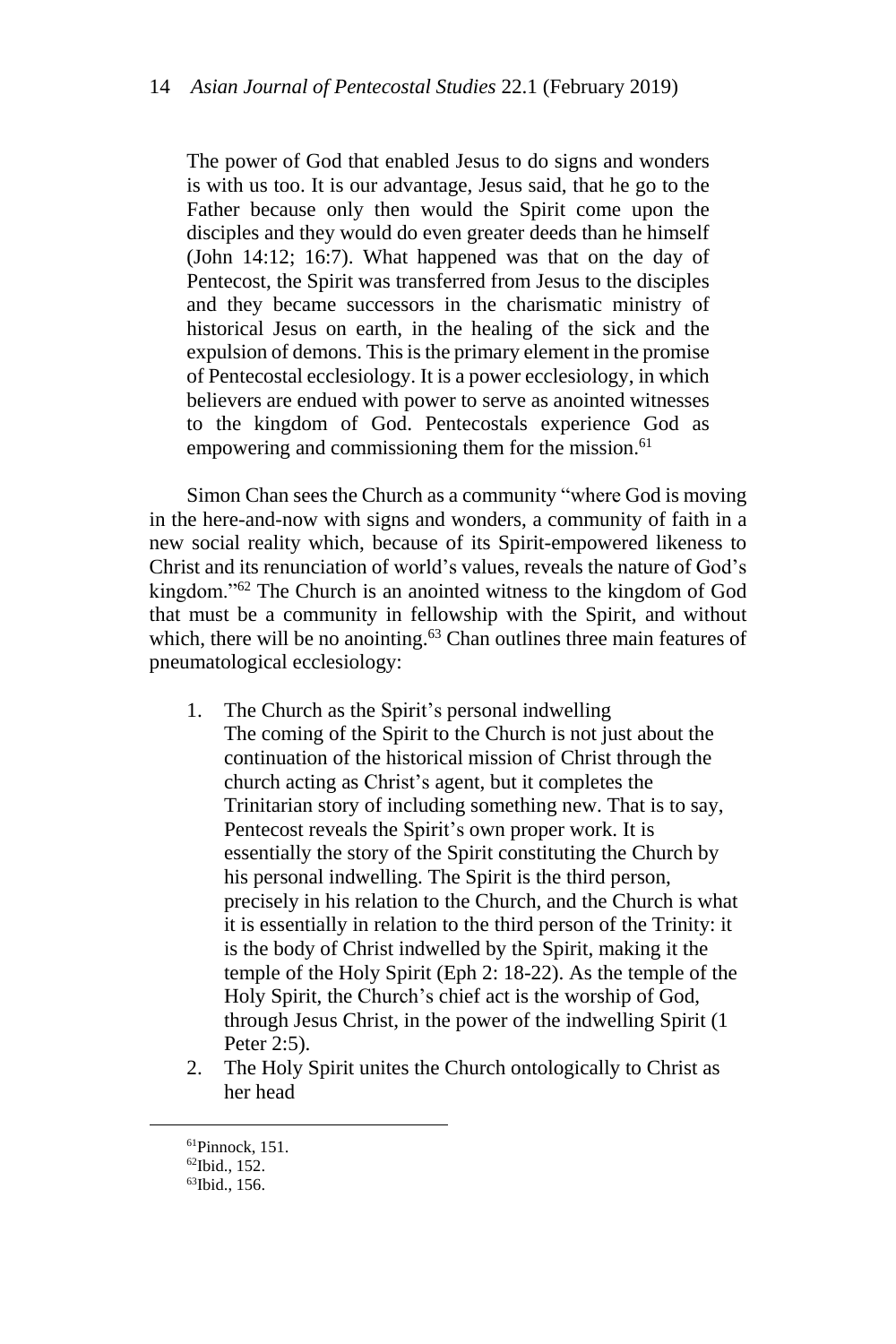At Pentecost, the Holy Spirit unites the people of God to Christ the Head, making the Church Christ's body. If the Spirit is the bond of love between the Father and the Son, the Spirit is the bond of love between Christ and his body which is the Church. The Church is the unity and communion of the Holy Spirit. Through the indwelling Spirit, the Church becomes the "corporate personality" of Christ, that is, the extension of Christ the Truth. Through the Spirit, the Church is Christologically shaped into the body of Christ.

3. The Church becomes the temple of the Spirit The Spirit not only links the Church to the precious deposit of truth so that she is constantly renewed by it, He is God's gift "distributed throughout the Church" as "communion with Christ" and "the ladder of ascent to God. . . . For where the Church is, there is the Spirit of God; and where the Spirit of God is, there is the Church, and every kind of grace." The Church is the locus of the Spirit's presence and the means of communion; in fact, the Church is essentially communion.<sup>64</sup>

Assemblies of God adherents see the Church as the New Testament apostolic church and thus, the organization would like Assemblies of God churches to teach and encourage believers to be baptized in the Holy Spirit as they hold this experience will:

- a. Enable them to evangelize in the power of the Spirit with accompanying supernatural signs (Mark 16:15-20; Acts 4:29- 31; Hebrews 2:3-4).
- b. Add a necessary dimension to a worshipful relationship with God (1 Corinthians 2:10-16; 1 Corinthians 12-14).
- c. Enable them to respond to the full working of the Holy Spirit in the expression of fruit and gifts and ministries as in New Testament times for the edifying of the body of Christ (Galatians 5:22-26; 1 Corinthians 14:12; Ephesians 4:11-12; 1 Corinthians 12:28; Colossians 1:29).<sup>65</sup>

The Assemblies of God of Singapore hold to classical Pentecostal theological standards. In renewing the AG minister's credentials

<sup>64</sup>Simon Chan, "Jesus as Spirit-Baptizer: Its Significance for Pentecostal Eccelesiology," in *Toward a Pentecostal Eccelesiology. The Church and the Fivefold Gospel.* (Cleveland, Tennessee: CPT Press, 2010), 142–8.

<sup>65</sup>"Assemblies of God 16 Fundemental Truths," *Assemblies of God (USA) | Official Website*, https://ag.org/Beliefs/Statement-of-Fundamental-Truths#10 (accessed February 19, 2018).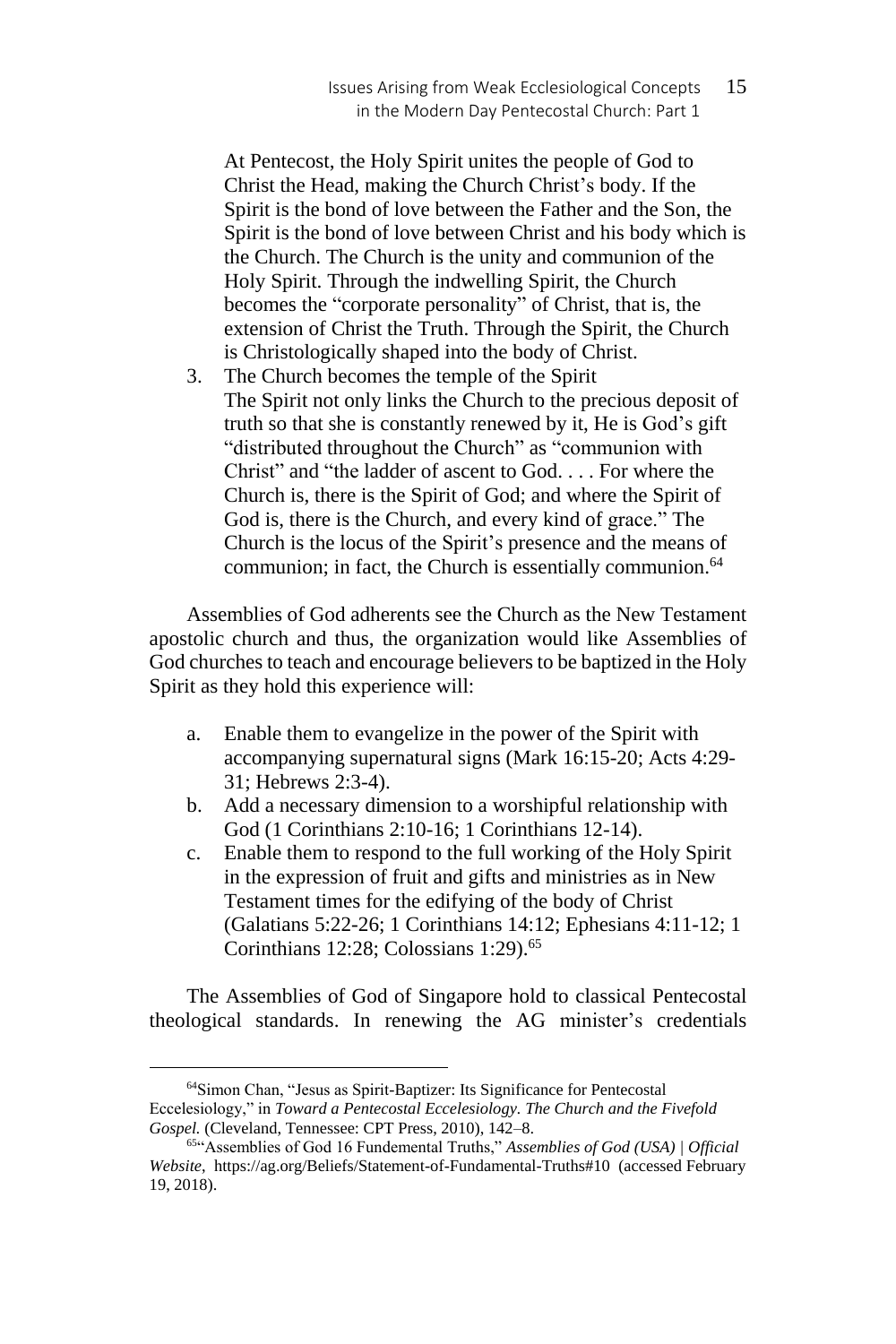(exhorter, licensed minister and reverend) every year, ministers have to declare whether they agree with the Sixteen Tenets of Faith of the Assemblies of God; one of them is that the initial physical sign of the baptism of the Holy Spirit is speaking in tongues.

Assemblies of God churches in Singapore have taught about the baptism of the Holy Spirit in the membership classes, or nurturing classes, or at other platforms to encourage the congregants to be baptized in the Spirit. Some churches have some form of healing ministry praying for the sick and inner healing. One of the mega Assemblies of God churches, Trinity Christian Centre, has courses on the "Holy Spirit and I," "Prophetic Ministries," and "How to pray for the sick" for the purpose of equipping their congregants to move in the Spirit.

## *A Weak Pneumatological Concept of the Church*

Melvin Hodges was a pivotal Pentecostal missiologist who believed that the answer to the problems of mission field were New Testament methods coupled with New Testament power. He writes, "On the mission field, the emphasis which Pentecostal people place on the necessity of each believer receiving a personal infilling of the Holy Spirit has produced believers and workers of usual zeal and power."<sup>66</sup> He adds that Pentecostals put emphasis on the present day working of miracles and the healing of the sick as the means of God's awakening whole communities and convincing the unbelievers of the power of God.<sup>67</sup>

Hodges also observes that the key to success for the Pentecostal Church in mission is that the missionary must introduce the people to the work of Holy Spirit.<sup>68</sup> Sadly, there are many modern day Pentecostal churches that have a weak pneumatological concept of the Church. This results in two major issues: 1) lack of power and; 2) individualism in the Church.

## *Lack of Power*

A weak pneumatological concept of the Church will result in a church that lacks dynamism. If there is no Holy Spirit manifestation in the Church, the Church will be lifeless and powerless. Statistics show that an estimated 50% or more Pentecostal adherents do not speak in tongues.<sup>69</sup> If Pentecostals do not speak in tongues and do not believe in

<sup>66</sup>Melvin L. Hodges, *The Indigenous Church* (Springfield, MO : Gospel Pub. House, 1976), 132.

 $67$ Ibid.

<sup>68</sup>Ibid., 133.

<sup>69</sup>Warrington, 87.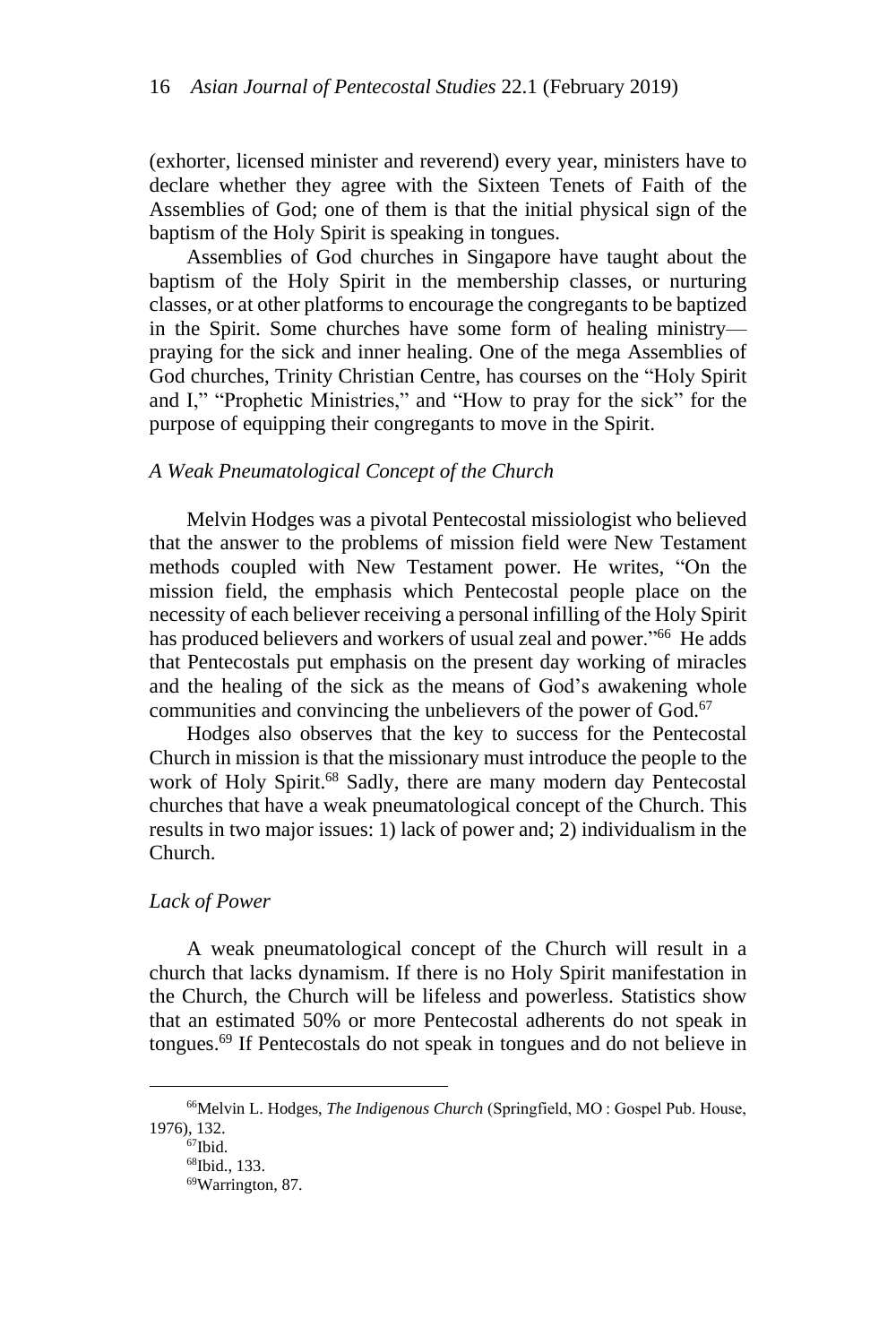Spirit baptism, they will be unlikely to move in the power of Spirit, and be unlikely to teach and equip believers to operate in their own spiritual gifts.

Presently, Pentecostals are facing the threat of a third-and fourthgenerational decline in spiritual zeal. Some observers suspect that denominational Pentecostals have begun moving into a post-Pentecostal phase of existence.<sup>70</sup> C. Peter Wagner has noted that the Pentecostal distinctive has been negatively affected through the mainstreaming of Pentecostal denominations into the National Association of Evangelicals.<sup>71</sup> He finds that over the years there has been "a gradual deemphasizing of signs, wonders and other miraculous ministries so outwardly characteristic of first and early second-generation Pentecostals."<sup>72</sup> One of the main reasons is that in the Pentecostal schools, evangelical textbooks on exegesis, doctrine, discipleship, and missiology are used for study, and this has resulted in the "evangelicalization" of the movement over the past fifty years. Hence, although theologically trained, Pentecostal candidates for the ministry have serious uncertainties about the manifestation of the Holy Spirit.<sup>73</sup> This "evangelicalization" could be more serious when the Pentecostal Church sends the pastoral candidates to evangelical or interdenominational seminaries. For these reasons, Pentecostals should not be tempted to conform to their established and well recognized evangelical neighbors and they must remain faithful to their distinctiveness to be effective in their mission and calling.<sup>74</sup>

Power Evangelism refers to what Pentecostals know as signs and wonders revealed through the power of the Holy Spirit. Pentecostals take these phenomena as a biblical pattern (e.g., Acts 3:1; 16:14; Rom 1:16; 1 Cor 2:1, 4, 5).<sup>75</sup> John York comments, "The heart of Pentecostalism is the supernatural empowerment of believers so that they may, in word, and deed, adequately bear witness of Christ to the nations

<sup>70</sup>Del Tarr, "The Church and the Spirit's Power," in *Signs & Wonders in Ministry Today*, ed. Benny C. Aker and Gary B. McGee (Springfield, Mo: Gospel Pub. House, 1996), 11.

 $71$ Ibid., 12.

<sup>72</sup>Ibid.

<sup>73</sup>Ibid.

<sup>74</sup>Jungja Ma, "Pentecostal Challenges in East and South East Asia," in *The Globalization of Pentecostalism: A Religion Made to Travel*, ed. Murray W. Dempster, Byron D. Klaus, and Douglas Petersen (Oxford, England : Regnum Books, 1991), 183– 202.

<sup>75</sup>Julie Ma, "Pentecostal Challenges in East and South East Asia," in *The Globalization of Pentecostalism: A Religion Made to Travel*, ed. Murray W. Dempster, Byron D. Klaus, and Douglas Petersen (Oxford, England: Regnum Books International 1991), 199.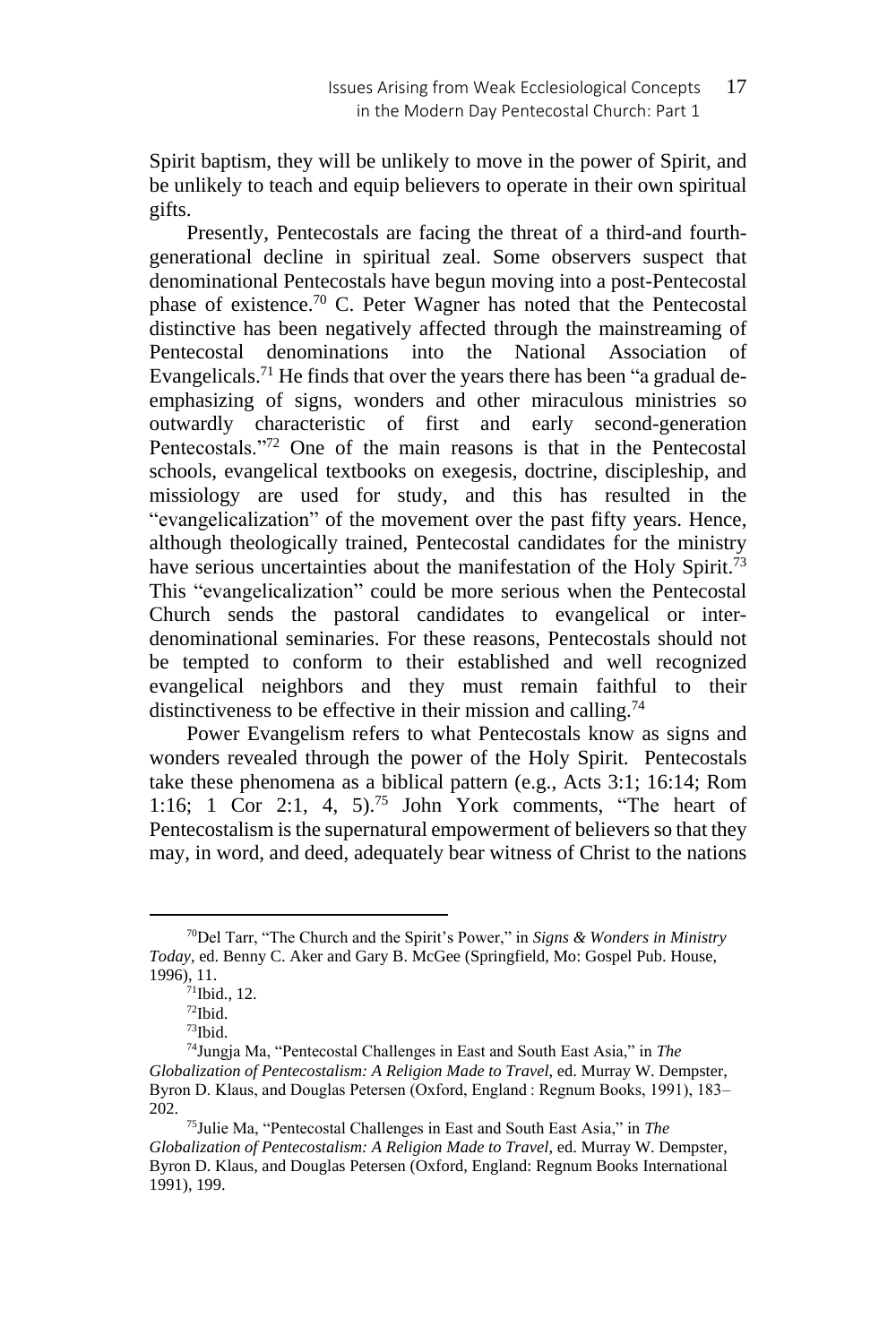of the world."<sup>76</sup> As such, it is important for the Pentecostal Church to guard her Pentecostal distinctiveness and be educated about the important role of the Holy Spirit, and the work of the Holy Spirit in the Pentecostal seminary and the Church. The Pentecostal Church needs to put more emphasis on Pentecostal distinctiveness and education in the seminary, and the Church should not only supervise intellectual development, but the spiritual development that lead the students into full life of the Holy Spirit, and practical development so that ministers and congregants learn to move in the power and gifts of the Holy Spirit in their ministry and daily life.

In the Mar–Apr 2018 AG Times, a bi-monthly publication of Assemblies of God, Singapore, former members of the Singapore AG Executive Committee were asked how they feel the Church could do more in the days to come as the Singapore Assemblies of God churches move forward. Rev. Andrew Ong sees the importance of the Pentecostal Church in preserving Pentecostal distinctiveness and move in power. He states, "To move forward, we must keep our Pentecostal heritage as our core. We have to see more people being saved, baptized in the Holy Spirit and moving in the power of Holy Spirit."<sup>77</sup>

## *Individualism in the Church*

A weak pneumatological concept of the Church will also result in individualism in the church. Many Pentecostals think that Spirit baptism is merely an experience of power or renewal among individual Christians. Macchia laments, "With their individualistic understanding of Spirit baptism, they have lacked the conceptual framework in which to understand its connection to the church's communally-gifted life."<sup>78</sup> The Pentecostal reality has tended to be understood as an individualized experience. Pentecostals are more concerned with their "personal Pentecost" than with the corporate Pentecostal reality of which each person has a share.<sup>79</sup> The Spirit baptism is not merely an individualistic experience but rather something that has taken place in relation to others. The gift of the Spirit is not just purposed for individual believers, but to

<sup>76</sup>John V. York and Assemblies of God, *Missions in the Age of the Spirit* (Springfield, Mo: Gospel Publishing House, 2000), 185.

<sup>77</sup>"Former EXCO Members Talk about Past Present and Future," *The Assembilies of God of Singapore*, April 2018, 5.

<sup>78</sup>Macchia, *Bapized in the Spirit - A Global Pentecostal Theology*, 155.

<sup>79</sup>Simon Chan, *Pentecostal Theology and the Christian Spiritual Tradition*, Journal of Pentecostal Theology. Supplement Series 21 (Sheffield, England : Sheffield Academic Press, 2000), 99.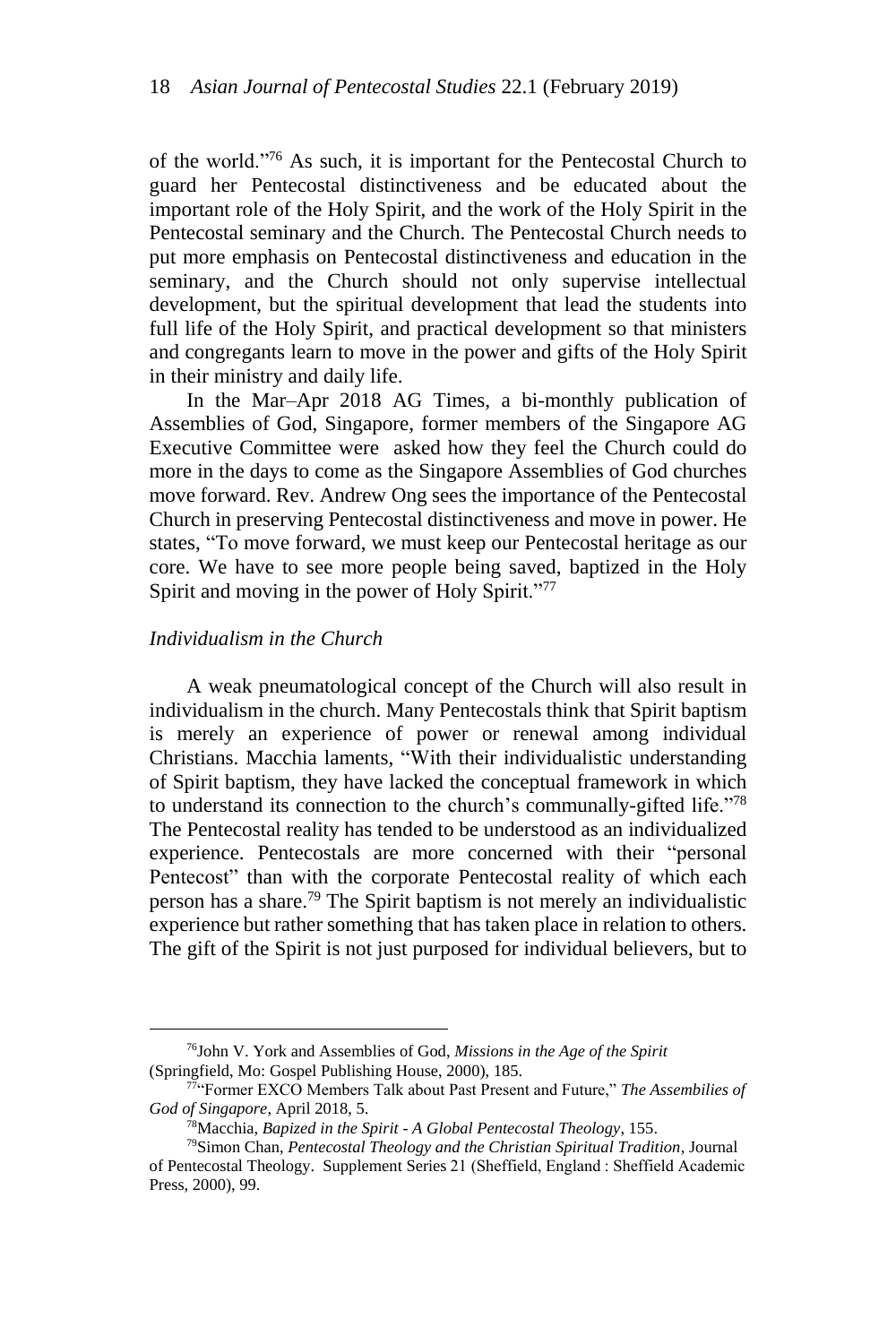aim at building up the fellowship of believers, "at the founding and the constant giving of new life to the Church."<sup>80</sup>

Chan states that it is imperative for Pentecostals to think about church in terms of an ecclesial pneumatology rather than an individual pneumatology.<sup>81</sup> This means that the primary focus of the work of the Spirit is not in the individual Christian, but in the church. The coming of the Spirit to Jesus at his baptism is often regarded as a model for the Spirit's baptism of individual Christians, but rather, Jesus' baptism should be regarded as representative of the Spirit's coming upon the church, His body. $82$  To be baptized into Christ is to be incorporated into a Spirit-filled and Spirit-empowered entity.<sup>83</sup> Macchia rightly states:

Spirit Baptism as mediated through the risen Christ and fulfilled at his return on the "Day of the Lord" (Acts 2:17-21) cannot be reduced to what is theologically implied in individual regeneration, water baptism, or personal empowerment. Spirit baptism constitutes the church as the church defining the very core of the church's essence but also transcending the church as to reaches for new creation. In being the church as the dwelling place of the Spirit/kingdom of Christ, the church is consecrated and empowered witness to Christ and his kingdom in the world. It is at the vanguard of the transformation of creation into the dwelling place of God.<sup>84</sup>

Pentecostals have to realize that Spirit-baptism is first an event of the Church prior to its being actualized in a personalized Spirit-baptism. This means that the primary focus of Spirit-baptism is to actualize our communal life, our fellowship in Christ.<sup>85</sup> It is the utmost task to teach Pentecostals to embrace the "corporate Pentecostal," as the mindset of modern people is shifting from group-orientation to individualistic and task-orientation due to industrialization. Julie Ma observes that there are rapid changes in various economic, political, and social sectors in many countries that affect the environment and the life pattern of people.<sup>86</sup> As

<sup>80</sup>Kärkkäinen, *Pneumatology: The Holy Spirit in Ecumenical, International, and Contextual Perspective*, 124.

<sup>81</sup>Chan, *Pentecostal Theology and the Christian Spiritual Tradition*, 99. <sup>82</sup>Ibid.

<sup>83</sup>Ibid.

<sup>84</sup>Macchia, *Bapized in the Spirit - A Global Pentecostal Theology*, 191.

<sup>85</sup>Chan, *Pentecostal Theology and the Christian Spiritual Tradition*, Journal of Pentecostal Theology, 99.

<sup>86</sup>Ibid., 199.